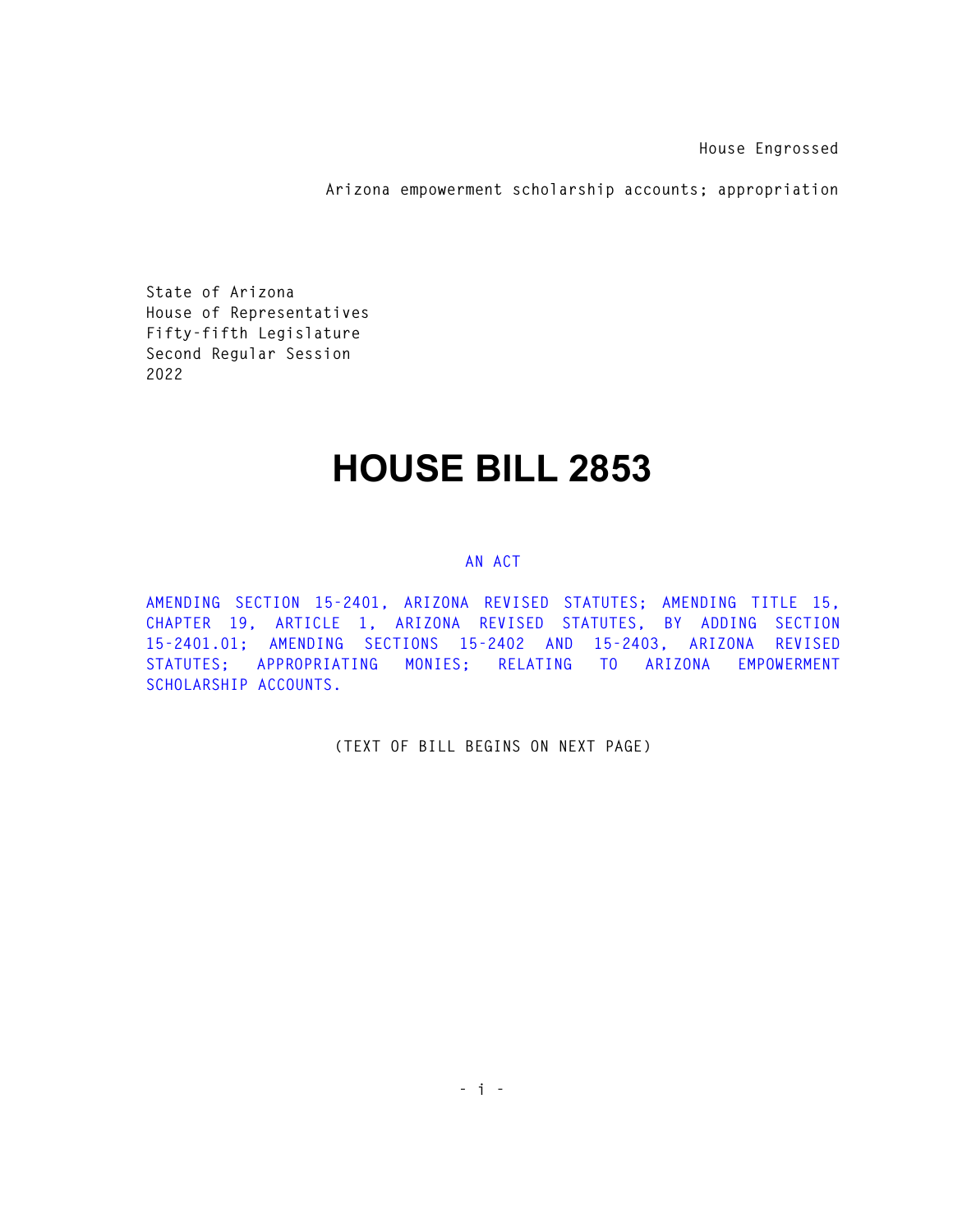**1 Be it enacted by the Legislature of the State of Arizona: 2 Section 1. Section 15-2401, Arizona Revised Statutes, is amended to 3 read: 4 15-2401. Definitions 5 In this chapter, unless the context otherwise requires: 6 1. "Annual education plan" means an initial individualized 7 evaluation and subsequent annual reviews that are developed for a 8 qualified student who meets the criteria specified in paragraph 7, 9 subdivision (a), item (i), (ii) or (iii) of this section to determine 10 ongoing annual eligibility through the school year in which the qualified 11 student reaches twenty-two years of age and whether the student may be 12 eligible pursuant to section 36-2981 and should be referred for 13 eligibility determination. 14 2. "Curriculum" means a course of study for content areas or grade 15 levels, including any supplemental materials required or recommended by 16 the curriculum, approved by the department. 17 3. "Department" means the department of education. 18 4. "Eligible postsecondary institution" means a community college 19 as defined in section 15-1401, a university under the jurisdiction of the 20 Arizona board of regents or an accredited private postsecondary 21 institution. 22 5. "Parent" means a resident of this state who is the parent, 23 stepparent or legal guardian of a qualified student. 24 6. "Qualified school" means a nongovernmental primary or secondary 25 school or a preschool for pupils with disabilities that is located in this 26 state or, for qualified students who reside within the boundaries of an 27 Indian reservation in this state, that is located in an adjacent state and 28 that is within two miles of the border of the state in which the qualified 29 student resides, and that does not discriminate on the basis of race, 30 color or national origin. 31 7. "Qualified student" means a resident of this state who: 32 (a) Is any of the following: 33 (i) Identified as having a disability under section 504 of the 34 rehabilitation act of 1973 (29 United States Code section 794). 35 (ii) Identified by a school district or by an independent third 36 party pursuant to section 15-2403, subsection I J as a child with a 37 disability as defined in section 15-731 or 15-761. 38 (iii) A child with a disability who is eligible to receive services 39 from a school district under section 15-763. 40 (iv) Attending a school or school district that was assigned a 41 letter grade of D or F pursuant to section 15-241 for the most recent year 42 in which letter grades were assigned or is currently eligible to attend 43 kindergarten and resides within the attendance boundary of a school that 44 was assigned a letter grade of D or F pursuant to section 15-241 for the 45 most recent year in which letter grades were assigned. A child who meets**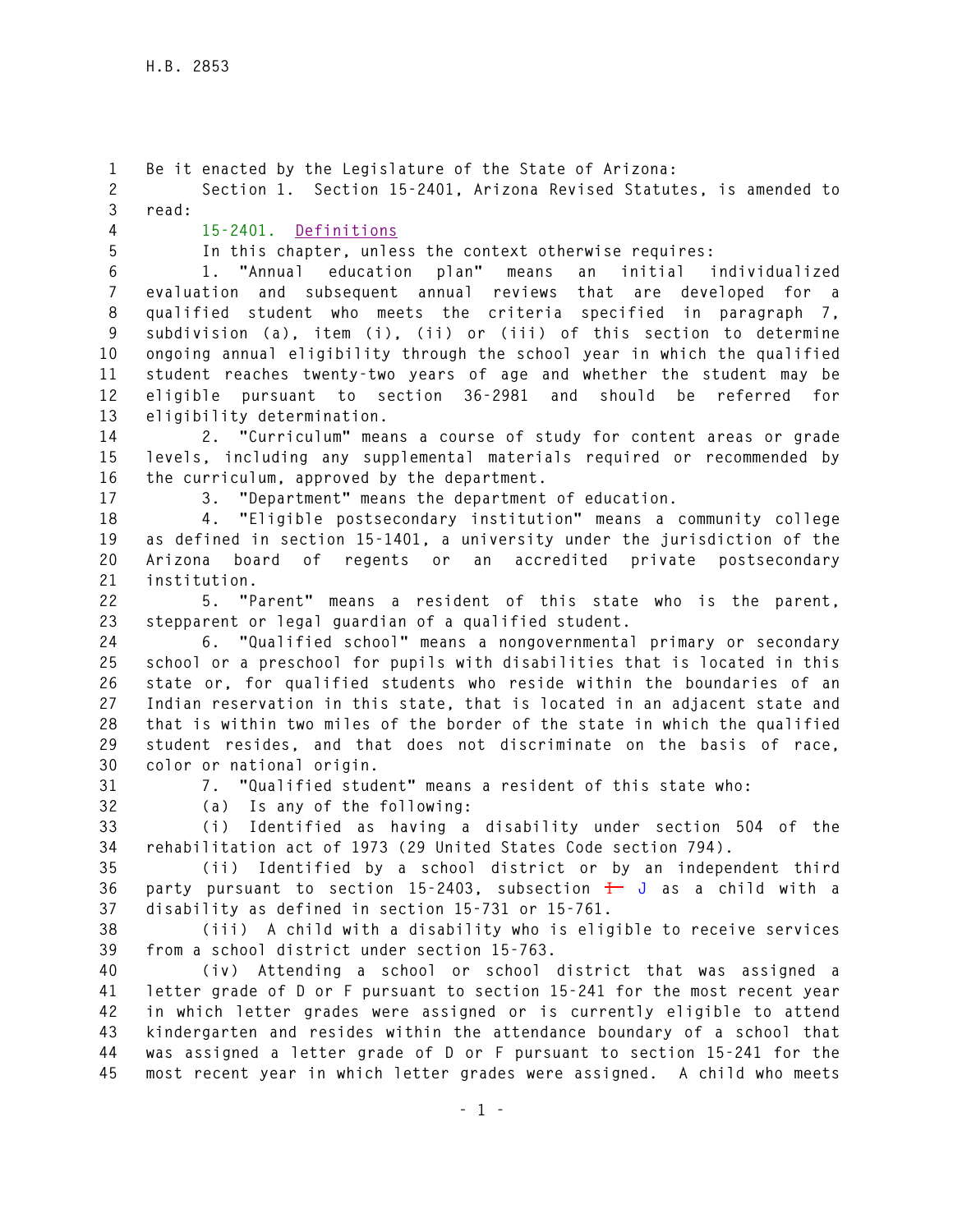**1 the requirements of this item and who meets the income eligibility 2 requirements for free and reduced-price lunches under the national school 3 lunch and child nutrition acts (42 United States Code sections 1751 4 through 1793) is not subject to subdivision (b) of this paragraph.** 

**5 (v) A previous recipient of a scholarship issued pursuant to 6 section 15-891 or this section, unless the qualified student's parent has 7 been removed from eligibility in the program for failure to comply 8 pursuant to section 15-2403, subsection C.** 

**9 (vi) A child of a parent who is a member of the armed forces of the 10 United States and who is on active duty or was killed in the line of duty. 11 A child who meets the requirements of this item is not subject to 12 subdivision (b) of this paragraph.** 

**13 (vii) A child who is a ward of the juvenile court and who is 14 residing with a prospective permanent placement pursuant to section 8-862 15 and the case plan is adoption or permanent guardianship.** 

**16 (viii) A child who was a ward of the juvenile court and who 17 achieved permanency through adoption or permanent guardianship.** 

**18 (ix) A child who is the sibling of a current or previous Arizona 19 empowerment scholarship account recipient or of an eligible qualified 20 student who accepts the terms of and enrolls in an Arizona empowerment 21 scholarship account.** 

**22 (x) A child who resides within the boundaries of an Indian 23 reservation in this state as determined by the department of education or 24 a tribal government.** 

**25 (xi) A child of a parent who is legally blind or deaf or hard of 26 hearing as defined in section 36-1941.** 

**27 (b) And, except as provided in subdivision (a), items (iv) and (vi) 28 of this paragraph, who meets any of the following requirements:** 

**29 (i) Attended a governmental primary or secondary school as a 30 full-time student as defined in section 15-901 for at least forty-five 31 days of the current or prior fiscal year and who transferred from a 32 governmental primary or secondary school under a contract to participate 33 in an Arizona empowerment scholarship account. Kindergarten students who 34 are enrolled in Arizona online instruction must receive two ONE hundred 35 hours of logged instruction to be eligible pursuant to this item. First, 36 second and third grade students who are enrolled in Arizona online 37 instruction must receive four TWO hundred hours of logged instruction to 38 be eligible pursuant to this item. Fourth, fifth and sixth grade students 39 who are enrolled in Arizona online instruction must receive five TWO 40 hundred FIFTY hours of logged instruction to be eligible pursuant to this 41 item. Seventh and eighth grade students who are enrolled in Arizona 42 online instruction must receive five TWO hundred fifty SEVENTY-FIVE hours 43 of logged instruction to be eligible pursuant to this item. High school 44 students who are enrolled in Arizona online instruction must receive five**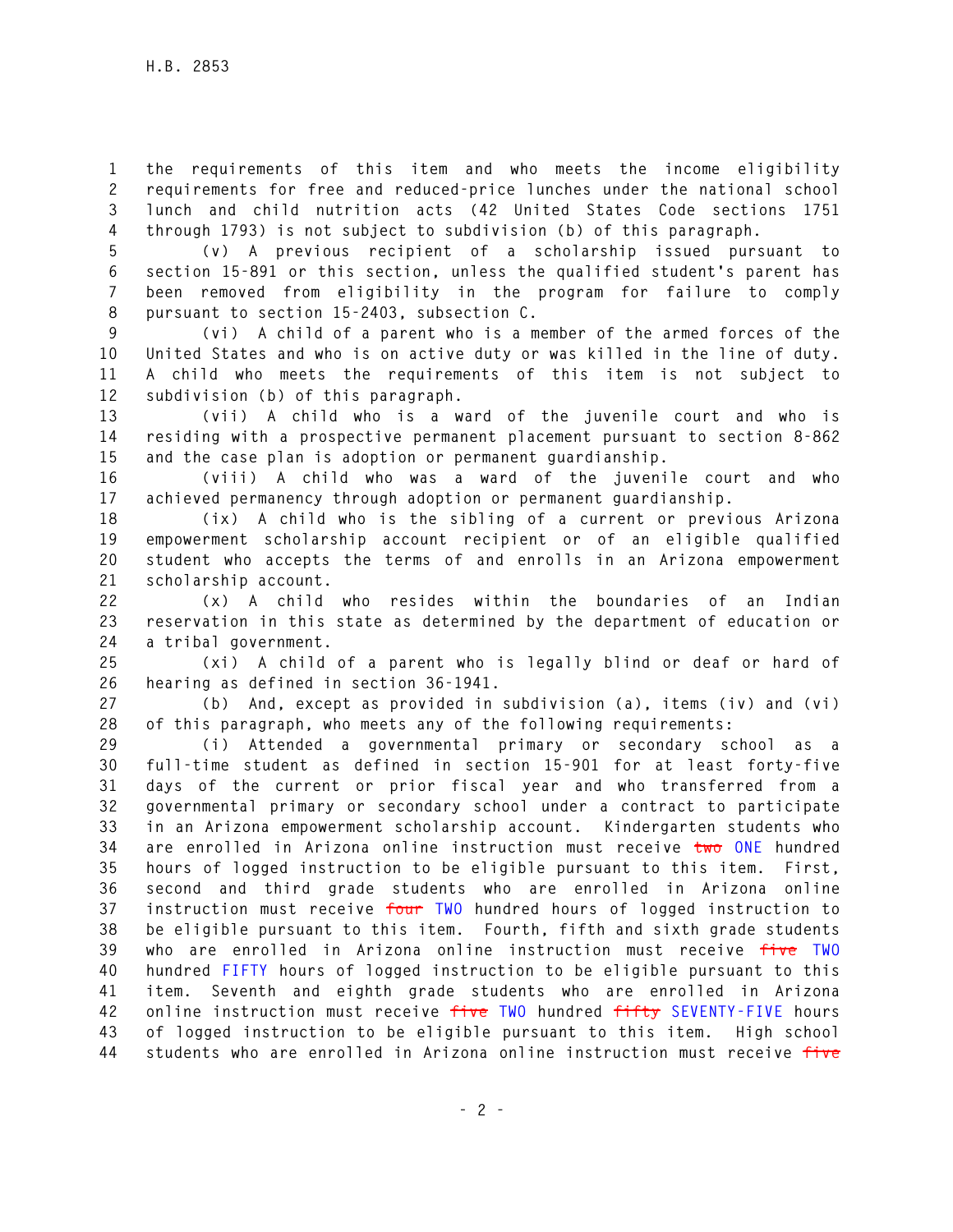**1 TWO hundred FIFTY hours of logged instruction to be eligible pursuant to 2 this item.** 

**3 (ii) Previously participated in an Arizona empowerment scholarship 4 account.** 

**5 (iii) Received a scholarship under section 43-1505 and who 6 continues to attend a qualified school if the student attended a 7 governmental primary or secondary school as a full-time student as defined 8 in section 15-901 for at least ninety days of the prior fiscal year or one 9 full semester before attending a qualified school.** 

**10 (iv) Was eligible for an Arizona scholarship for pupils with 11 disabilities and received monies from a school tuition organization 12 pursuant to section 43-1505 or received an Arizona scholarship for pupils 13 with disabilities but did not receive monies from a school tuition 14 organization pursuant to section 43-1505 and who continues to attend a 15 qualified school if the student attended a governmental primary or 16 secondary school as a full-time student as defined in section 15-901 for 17 at least ninety days of the prior fiscal year or one full semester before 18 attending a qualified school.** 

**19 (v) ATTENDED A NONPUBLIC SCHOOL FOR PUPILS WITH DISABILITIES IN THE 20 PRIOR YEAR IF PLACEMENT AT THE SCHOOL WAS APPROVED BY THE DEPARTMENT OF 21 EDUCATION AND CONTRACTED FOR BY A PUBLIC SCHOOL DISTRICT.** 

**22 (v) (vi) Has not previously attended a governmental primary or 23 secondary school but is currently eligible to enroll in a kindergarten 24 program in a school district or charter school in this state or attended a 25 program for preschool children with disabilities. FOR THE PURPOSES OF 26 THIS ITEM, A CHILD IS ELIGIBLE TO ENROLL IN A KINDERGARTEN PROGRAM IF THE 27 CHILD IS AT LEAST FIVE YEARS OF AGE ON JANUARY 1 OF THE CURRENT SCHOOL 28 YEAR, IS UNDER SEVEN YEARS OF AGE, HAS NOT ALREADY COMPLETED A 29 KINDERGARTEN PROGRAM AND IS NOT ENROLLED IN GRADE ONE OF A PRIVATE OR 30 GOVERNMENTAL SCHOOL IN THE CURRENT YEAR.** 

**31 (vi) (vii) Has not previously attended a governmental primary or 32 secondary school but is currently eligible to enroll in a program for 33 preschool children with disabilities in this state.** 

**34 8. "Treasurer" means the office of the state treasurer.** 

**35 Sec. 2. Title 15, chapter 19, article 1, Arizona Revised Statutes, 36 is amended by adding section 15-2401.01, to read:** 

**37 15-2401.01. Definition of qualified student for Arizona 38 empowerment scholarship accounts; expansion** 

**39 NOTWITHSTANDING SECTION 15-2401, BEGINNING IN THE 2022-2023 SCHOOL 40 YEAR, IN THIS CHAPTER, UNLESS THE CONTEXT OTHERWISE REQUIRES, "QUALIFIED 41 STUDENT" INCLUDES A RESIDENT OF THIS STATE WHO BOTH:** 

**42 1. IS ELIGIBLE TO ENROLL IN A PUBLIC SCHOOL IN THIS STATE IN ANY OF 43 THE FOLLOWING:** 

**44 (a) A PRESCHOOL PROGRAM FOR CHILDREN WITH DISABILITIES.**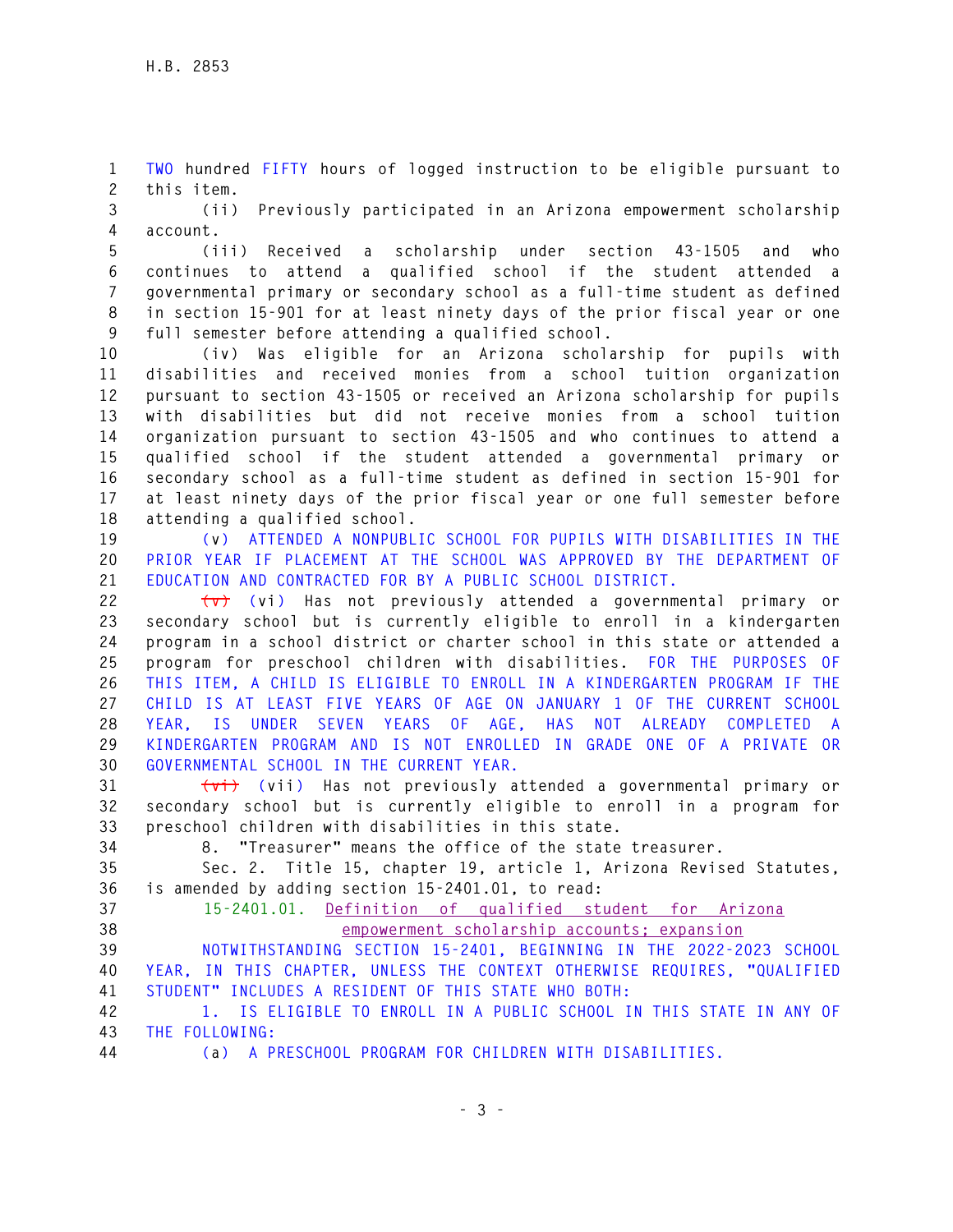| $\mathbf{1}$<br>$\overline{c}$ | (b) A KINDERGARTEN PROGRAM.<br>ANY OF GRADES ONE THROUGH TWELVE.<br>(c)                                                                            |
|--------------------------------|----------------------------------------------------------------------------------------------------------------------------------------------------|
| 3                              | DOES NOT OTHERWISE<br>QUALIFY FOR<br>AN<br>ARIZONA<br>EMPOWERMENT<br>2.                                                                            |
| 4                              | SCHOLARSHIP ACCOUNT PURSUANT TO THIS CHAPTER.                                                                                                      |
| 5                              | Sec. 3. Section 15-2402, Arizona Revised Statutes, is amended to                                                                                   |
| 6                              | read:                                                                                                                                              |
| $\overline{7}$                 | 15-2402. Arizona empowerment scholarship accounts; funds                                                                                           |
| 8                              | A. Arizona empowerment scholarship accounts are established to                                                                                     |
| $\boldsymbol{9}$               | provide options for the education of students in this state.                                                                                       |
| 10<br>11                       | B. To enroll a qualified student for an Arizona<br>empowerment                                                                                     |
| 12                             | scholarship account, the parent of the qualified student must sign an<br>agreement to do all of the following:                                     |
| 13                             | 1. Use a portion of the Arizona empowerment scholarship account                                                                                    |
| 14                             | monies allocated annually to provide an education for the qualified                                                                                |
| 15                             | student in at least the subjects of reading, grammar, mathematics, social                                                                          |
| 16                             | studies and science, unless the Arizona empowerment scholarship account is                                                                         |
| 17                             | allocated monies according to a transfer schedule other than quarterly                                                                             |
| 18                             | transfers pursuant to section 15-2403, subsection $\overline{r}$ G.                                                                                |
| 19                             | Not enroll the qualified student in a school district or charter<br>2.                                                                             |
| 20                             | school and release the school district from all obligations to educate the                                                                         |
| 21                             | qualified student. This paragraph does not:                                                                                                        |
| 22                             | Relieve the school district or charter school that the<br>(a)                                                                                      |
| 23                             | qualified student previously attended from the obligation to conduct an                                                                            |
| 24                             | evaluation pursuant to section 15-766.                                                                                                             |
| 25                             | (b) REQUIRE A QUALIFIED STUDENT TO WITHDRAW FROM A SCHOOL DISTRICT                                                                                 |
| 26                             | OR CHARTER SCHOOL BEFORE ENROLLING FOR AN ARIZONA EMPOWERMENT SCHOLARSHIP                                                                          |
| 27                             | ACCOUNT IF THE QUALIFIED STUDENT WITHDRAWS FROM THE SCHOOL DISTRICT OR                                                                             |
| 28                             | CHARTER SCHOOL BEFORE RECEIVING ANY MONIES IN THE QUALIFIED STUDENT'S                                                                              |
| 29                             | ARIZONA EMPOWERMENT SCHOLARSHIP ACCOUNT.                                                                                                           |
| 30                             | (c) PREVENT A QUALIFIED STUDENT FROM APPLYING IN ADVANCE FOR AN                                                                                    |
| 31                             | ARIZONA EMPOWERMENT SCHOLARSHIP ACCOUNT TO BE FUNDED BEGINNING THE                                                                                 |
| 32                             | FOLLOWING SCHOOL YEAR.                                                                                                                             |
| 33                             | Not accept a scholarship from a school tuition organization<br>3.                                                                                  |
| 34<br>35                       | pursuant to title 43 concurrently with an Arizona empowerment scholarship<br>account for the qualified student in the same year a parent signs the |
| 36                             | agreement pursuant to this section.                                                                                                                |
| 37                             | deposited in the qualified<br>4. Use<br>monies<br>student's Arizona                                                                                |
| 38                             | empowerment scholarship account only for the following expenses of the                                                                             |
| 39                             | qualified student:                                                                                                                                 |
| 40                             | Tuition or fees at a qualified school.<br>(a)                                                                                                      |
| 41                             | Textbooks required by a qualified school.<br>(b)                                                                                                   |
| 42                             | (c) If the qualified student meets any of the criteria specified in                                                                                |
| 43                             | section 15-2401, paragraph 7, subdivision (a), item (i), (ii) or (iii) as                                                                          |
| 44                             | determined by a school district or by an independent third party pursuant                                                                          |
|                                |                                                                                                                                                    |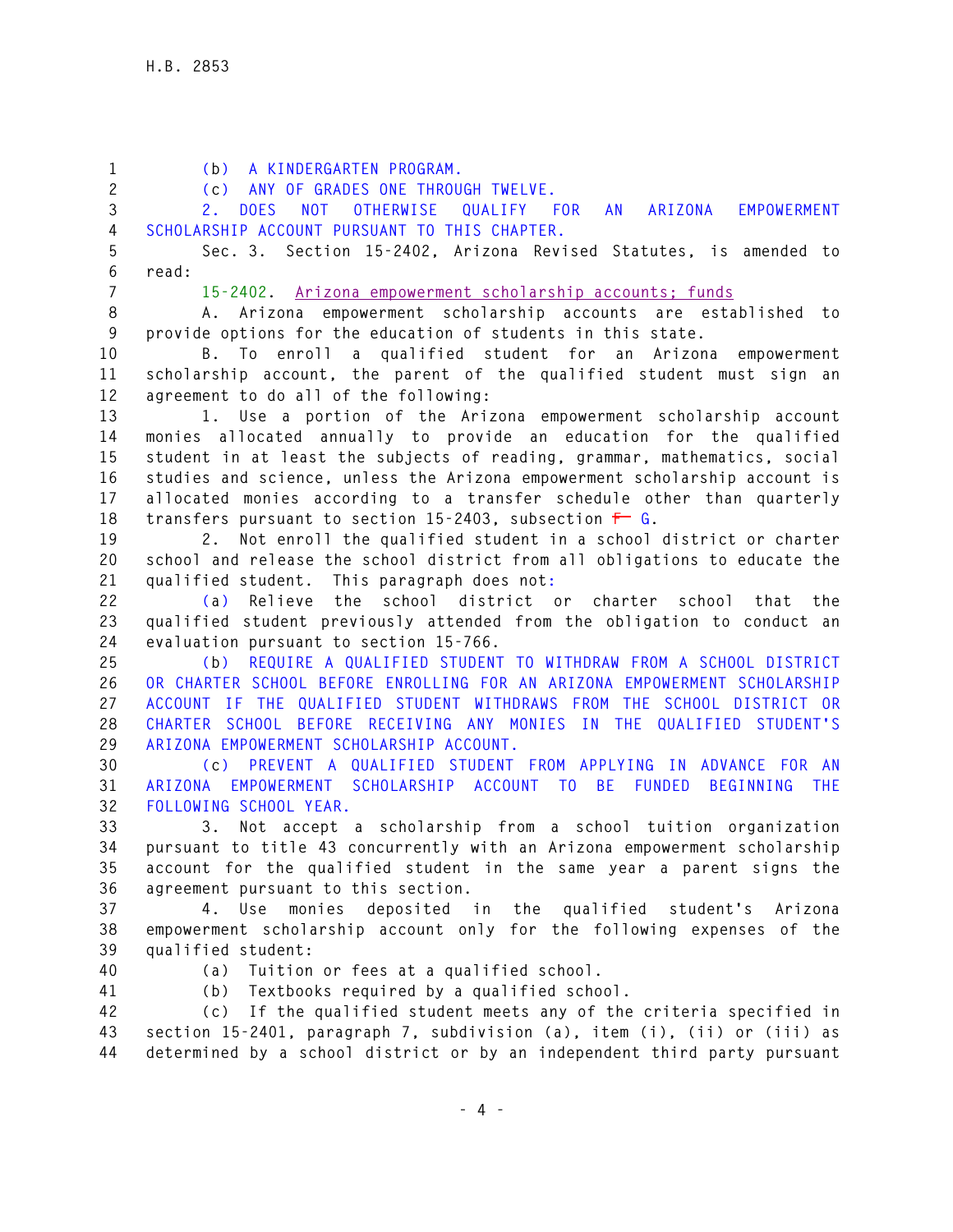1 to section 15-2403, subsection  $\frac{1}{k}$  J, the qualified student may use the **2 following additional services:** 

**3 (i) Educational therapies from a licensed or accredited 4 practitioner or provider, including and up to any amount not covered by 5 insurance if the expense is partially paid by a health insurance policy 6 for the qualified student.** 

**7 (ii) A licensed or accredited paraprofessional or educational aide.** 

**8 (iii) Tuition for vocational and life skills education approved by 9 the department.** 

**10 (iv) Associated goods and services that include educational and 11 psychological evaluations, assistive technology rentals and braille 12 translation goods and services approved by the department.** 

**13 (d) Tutoring or teaching services provided by an individual or 14 facility accredited by a state, regional or national accrediting 15 organization.** 

**16 (e) Curricula and supplementary materials.** 

**17 (f) Tuition or fees for a nonpublic online learning program.** 

**18 (g) Fees for a nationally standardized norm-referenced achievement 19 test, an advanced placement examination or any exams related to college or 20 university admission.** 

**21 (h) Tuition or fees at an eligible postsecondary institution.** 

**22 (i) Textbooks required by an eligible postsecondary institution.** 

**23 (j) Fees to manage the Arizona empowerment scholarship account.** 

**24 (k) Services provided by a public school, including individual 25 classes and extracurricular programs.** 

**26 (l) Insurance or surety bond payments.** 

**27 (m) Uniforms purchased from or through a qualified school.** 

**28 (n) If the qualified student meets the criteria specified in 29 section 15-2401, paragraph 7, subdivision (a), item (i), (ii) or (iii) and 30 if the qualified student is in the second year prior to the final year of 31 a contract executed pursuant to this article, costs associated with an 32 annual education plan conducted by an independent evaluation team. The 33 department shall prescribe minimum qualifications for independent 34 evaluation teams pursuant to this subdivision and factors that teams must 35 use to determine whether the qualified student shall be eligible to 36 continue to receive monies pursuant to this article through the school 37 year in which the qualified student reaches twenty-two years of age. An 38 independent evaluation team that provides an annual education plan 39 pursuant to this subdivision shall submit a written report that summarizes 40 the results of the evaluation to the parent of the qualified student and 41 to the department on or before July 31. The written report submitted by 42 the independent evaluation team is valid for one year. If the department 43 determines that the qualified student meets the eligibility criteria 44 prescribed in the annual education plan, the qualified student is eligible 45 to continue to receive monies pursuant to this article until the qualified**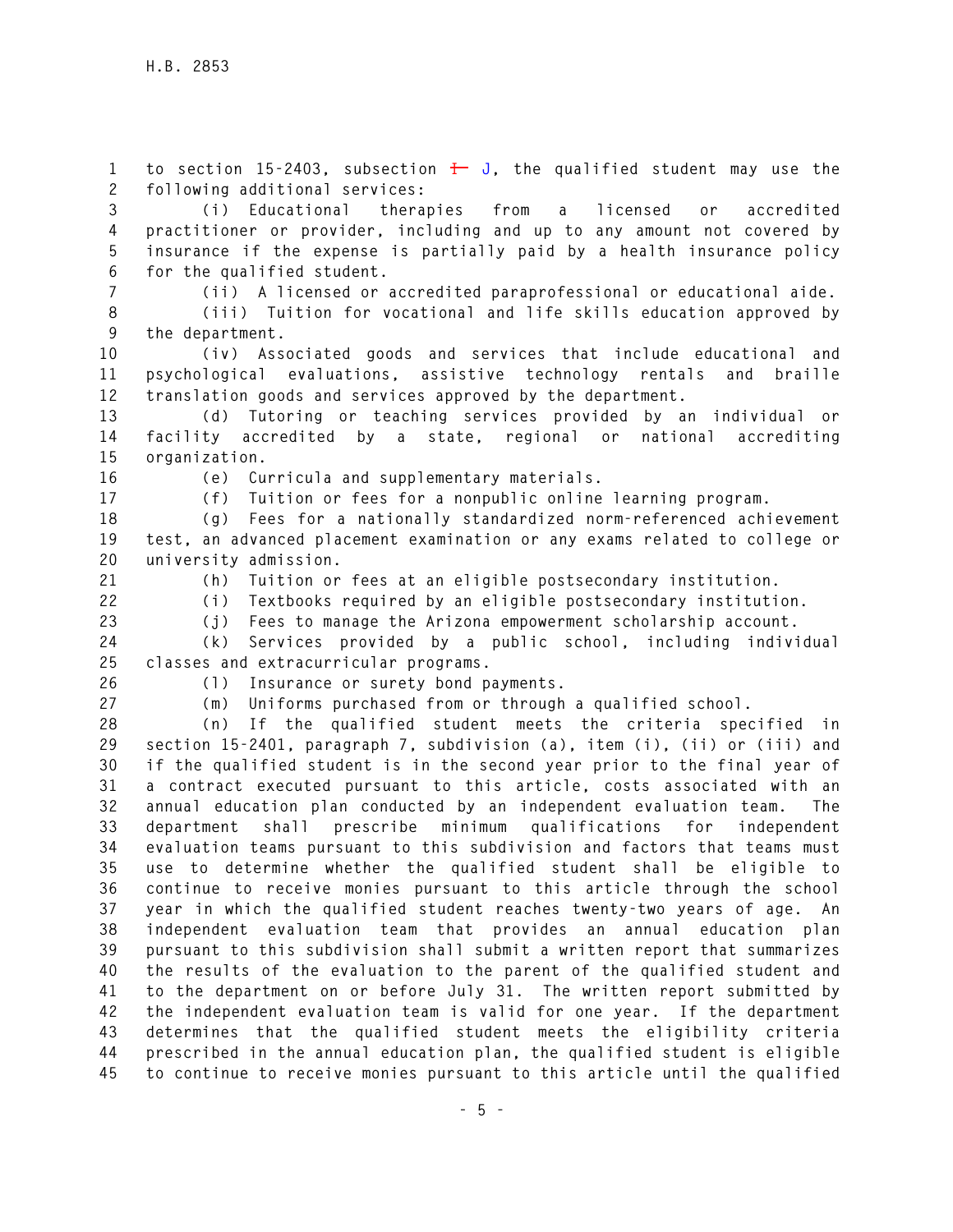**1 student reaches twenty-two years of age, subject to annual review. A 2 parent may appeal the department's decision pursuant to title 41, chapter 3 6, article 10. As an addendum to a qualified student's final-year 4 contract, the department shall provide the following written information 5 to the parent of the qualified student:** 

**6 (i) That the qualified student will not be eligible to continue to 7 receive monies pursuant to this article unless the results of an annual 8 education plan conducted pursuant to this subdivision demonstrate that the 9 qualified student meets the eligibility criteria prescribed in the annual 10 education plan.** 

**11 (ii) That the parent is entitled to obtain an annual education plan 12 pursuant to this subdivision to determine whether the qualified student 13 meets the eligibility criteria prescribed in the annual education plan.** 

**14 (iii) A list of independent evaluation teams that meet the minimum 15 qualifications prescribed by the department pursuant to this subdivision.** 

**16 (o) PUBLIC TRANSPORTATION SERVICES IN THIS STATE, INCLUDING A 17 COMMUTER PASS FOR THE QUALIFIED STUDENT, OR TRANSPORTATION NETWORK 18 SERVICES AS DEFINED IN SECTION 28-9551 BETWEEN THE QUALIFIED STUDENT'S 19 RESIDENCE AND A QUALIFIED SCHOOL IN WHICH THE QUALIFIED STUDENT IS 20 ENROLLED.** 

**21 (p) COMPUTER HARDWARE AND TECHNOLOGICAL DEVICES PRIMARILY USED FOR 22 AN EDUCATIONAL PURPOSE. FOR THE PURPOSES OF THIS SUBDIVISION, "COMPUTER 23 HARDWARE AND TECHNOLOGICAL DEVICES":** 

**24 (i) INCLUDES CALCULATORS, PERSONAL COMPUTERS, LAPTOPS, TABLET 25 DEVICES, MICROSCOPES, TELESCOPES AND PRINTERS.** 

**26 (ii) DOES NOT INCLUDE ENTERTAINMENT AND OTHER PRIMARILY 27 NONEDUCATIONAL DEVICES, INCLUDING TELEVISIONS, TELEPHONES, VIDEO GAME 28 CONSOLES AND ACCESSORIES, AND HOME THEATRE AND AUDIO EQUIPMENT.** 

**29 5. Not file an affidavit of intent to homeschool pursuant to 30 section 15-802, subsection B, paragraph 2 or 3.** 

**31 6. Not use monies deposited in the qualified student's account for 32 any of the following:** 

**33 (a) Computer hardware or other technological devices, except as 34 otherwise allowed under paragraph 4, subdivision (c) OR (p) of this 35 subsection.** 

**36 (b) Transportation of the pupil, EXCEPT FOR TRANSPORTATION SERVICES 37 DESCRIBED IN PARAGRAPH 4, SUBDIVISION (o) OF THIS SUBSECTION.** 

**38 (c) Consumable educational supplies, including paper, pens or 39 markers.** 

**40 C. In exchange for the parent's agreement pursuant to subsection B 41 of this section, the department shall transfer from the monies that would 42 otherwise be allocated to a recipient's prior school district, or if the 43 child is currently eligible to attend A PRESCHOOL PROGRAM FOR CHILDREN 44 WITH DISABILITIES, A kindergarten PROGRAM OR ANY OF GRADES ONE THROUGH 45 TWELVE, the monies that the department determines would otherwise be**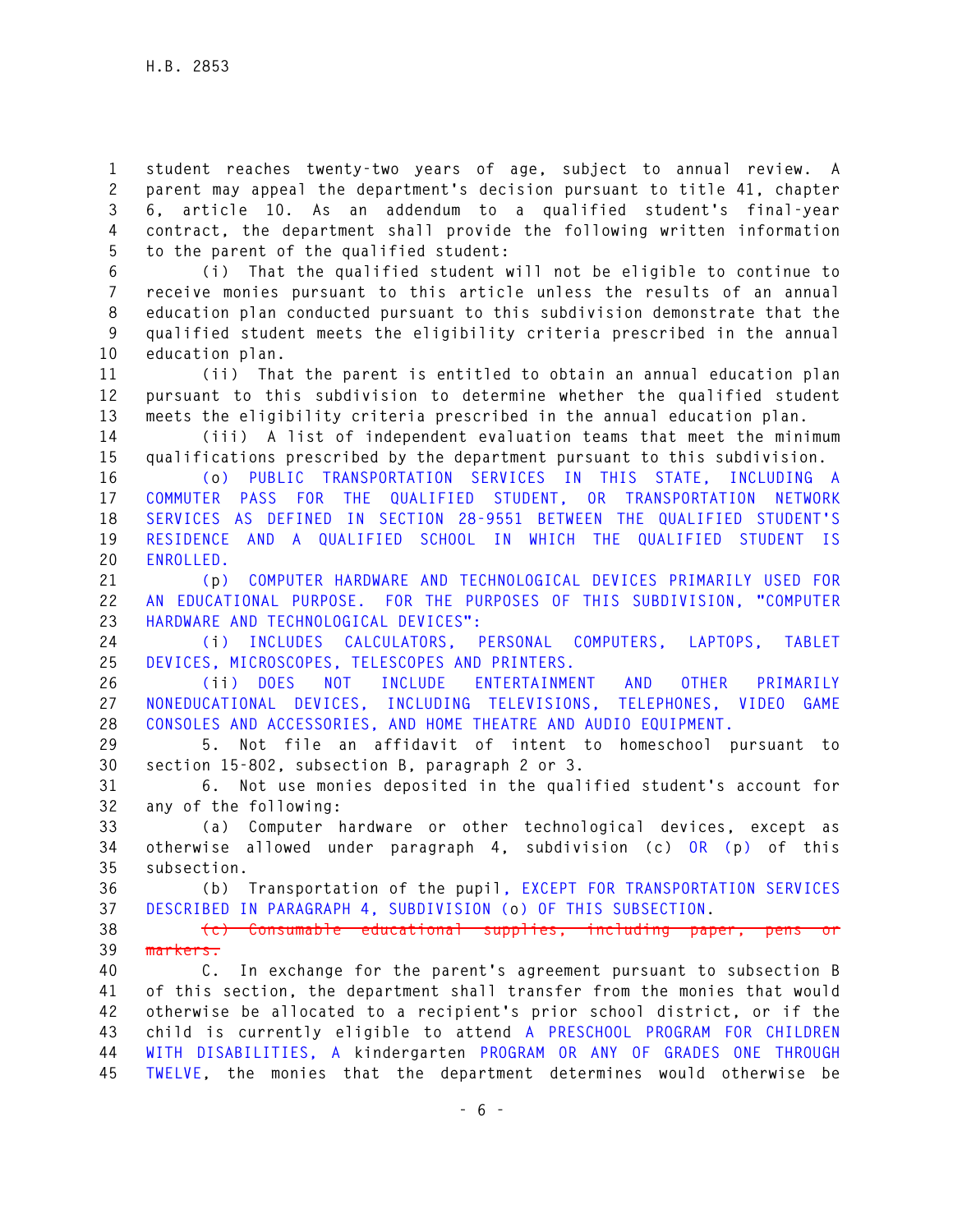**1 allocated to a recipient's expected school district of attendance, to the 2 treasurer for deposit into an Arizona empowerment scholarship account an 3 amount that is equivalent to ninety percent of the sum of the base support 4 level and additional assistance prescribed in sections 15-185 and 15-943 5 for that particular student if that student were attending a charter 6 school.** 

**7 D. The department of education empowerment scholarship account fund 8 is established consisting of monies appropriated by the legislature. The 9 department shall administer the fund. Monies in the fund are subject to 10 legislative appropriation. Monies in the fund shall be used for the 11 department's costs in administering Arizona empowerment scholarship 12 accounts under this chapter. Monies in the fund are exempt from the 13 provisions of section 35-190 relating to lapsing of appropriations. If 14 the number of Arizona empowerment scholarship accounts significantly 15 increases after fiscal year 2020-2021, the department may request an 16 increase in the amount appropriated to the fund in any subsequent fiscal 17 year in the budget estimate submitted pursuant to section 35-113. The 18 department shall list monies in the fund as a separate line item in its 19 budget estimate.** 

**20 E. The state treasurer empowerment scholarship account fund is 21 established consisting of monies appropriated by the legislature. The 22 state treasurer shall administer the fund. Monies in the fund shall be 23 used for the state treasurer's costs in administering the Arizona 24 empowerment scholarship accounts under this chapter. If the number of 25 Arizona empowerment scholarship accounts significantly increases after 26 fiscal year 2020-2021, the state treasurer may request an increase in the 27 amount appropriated to the fund in any subsequent fiscal year in the 28 budget estimate submitted pursuant to section 35-113. Monies in the fund 29 are subject to legislative appropriation. Monies in the fund are exempt 30 from the provisions of section 35-190 relating to lapsing of 31 appropriations. The state treasurer shall list monies in the fund as a 32 separate line item in its budget estimate.** 

**33 F. A parent must renew the qualified student's Arizona empowerment 34 scholarship account on an annual basis.** 

**35 G. Notwithstanding any changes to the student's multidisciplinary 36 evaluation team plan, a student who has previously qualified for an 37 Arizona empowerment scholarship account remains eligible to apply for 38 renewal until the student finishes high school.** 

**39 H. If a parent does not renew the qualified student's Arizona 40 empowerment scholarship account for a period of three academic years, the 41 department shall notify the parent that the qualified student's account 42 will be closed in sixty calendar days. The notification must be sent 43 through certified mail, email and telephone, if applicable. The parent 44 has sixty calendar days to renew the qualified student's Arizona 45 empowerment scholarship account. If the parent chooses not to renew or**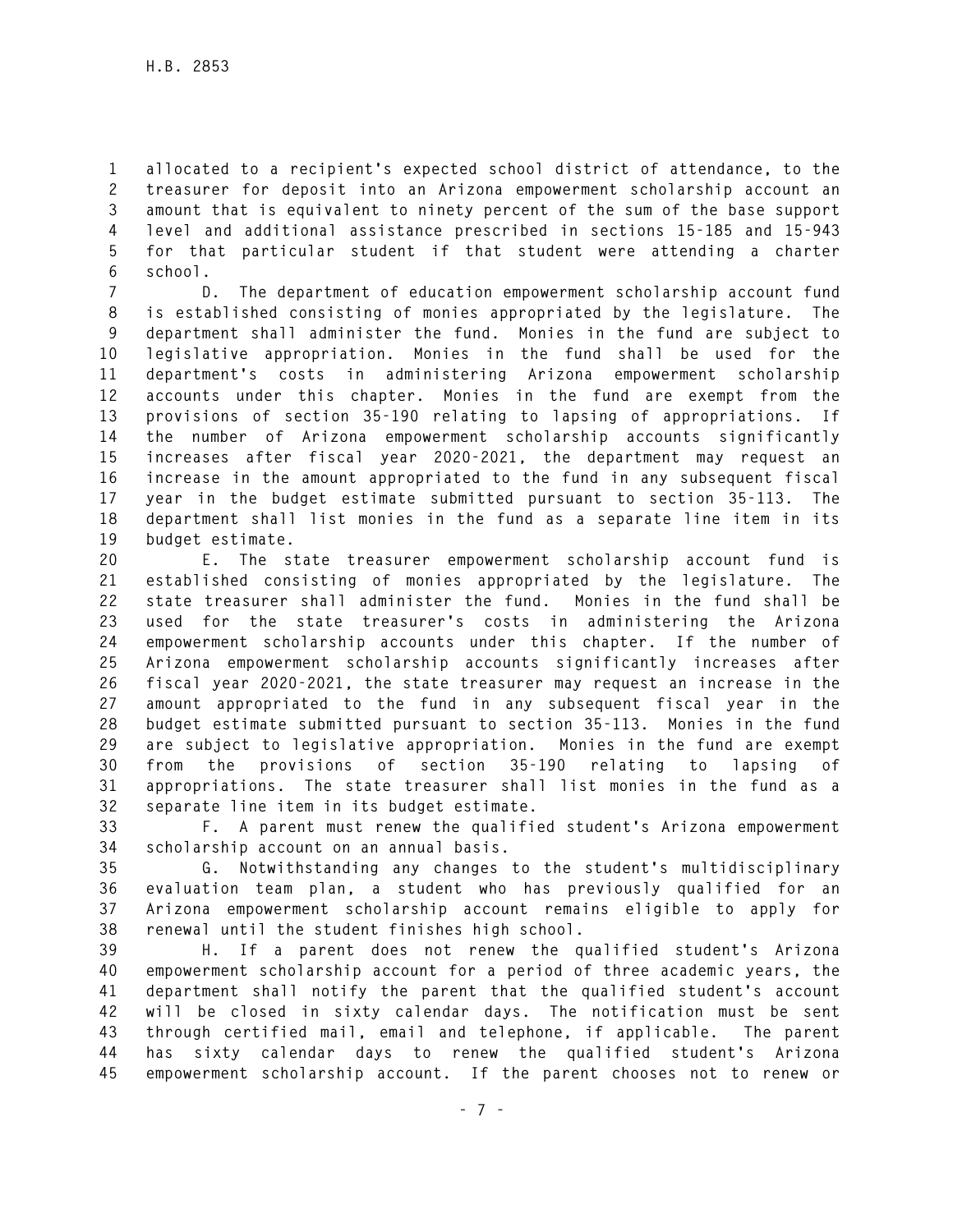**1 does not respond in sixty calendar days, the department shall close the 2 account and any remaining monies shall be returned to the state.** 

**3 I. A signed agreement under this section constitutes school 4 attendance required by section 15-802.** 

**5 J. A qualified school or a provider of services purchased pursuant 6 to subsection B, paragraph 4 of this section may not share, refund or 7 rebate any Arizona empowerment scholarship account monies with the parent 8 or qualified student in any manner.** 

**9 K. Notwithstanding subsection H of this section, on the qualified 10 student's graduation from a postsecondary institution or after any period 11 of four consecutive years after high school graduation in which the 12 student is not enrolled in an eligible postsecondary institution, but not 13 before this time as long as the account holder continues using a portion 14 of account monies for eligible expenses each year and is in good standing, 15 the qualified student's Arizona empowerment scholarship account shall be 16 closed and any remaining monies shall be returned to the state.** 

**17 L. Monies received pursuant to this article do not constitute 18 taxable income to the parent of the qualified student.** 

**19 Sec. 4. Section 15-2403, Arizona Revised Statutes, is amended to 20 read:** 

**21 15-2403. Arizona empowerment scholarship accounts; 22 administration; appeals; audit; rules; policy 23 handbook**

**24 A. The treasurer may contract with private financial management 25 firms to manage Arizona empowerment scholarship accounts.** 

**26 B. The department shall conduct or contract for annual audits of 27 Arizona empowerment scholarship accounts to ensure compliance with section 28 15-2402, subsection B, paragraph 4. The department shall also conduct or 29 contract for random, quarterly and annual audits of Arizona empowerment 30 scholarship accounts as needed to ensure compliance with section 15-2402, 31 subsection B, paragraph 4.** 

**32 C. The department may remove any parent or qualified student from 33 eligibility for an Arizona empowerment scholarship account if the parent 34 or qualified student fails to comply with the terms of the contract or 35 applicable laws, rules or orders or knowingly misuses monies or knowingly 36 fails to comply with the terms of the contract with intent to defraud and 37 shall notify the treasurer. The department shall notify the treasurer to 38 suspend the account of a parent or qualified student and shall notify the 39 parent or qualified student in writing that the account has been suspended 40 and that no further transactions will be allowed or disbursements made. 41 The notification shall specify the reason for the suspension and state 42 that the parent or qualified student has ten FIFTEEN days, not including 43 weekends, to respond and take corrective action. If the parent or 44 qualified student refuses or fails to contact the department, furnish any 45 information or make any report that may be required for reinstatement**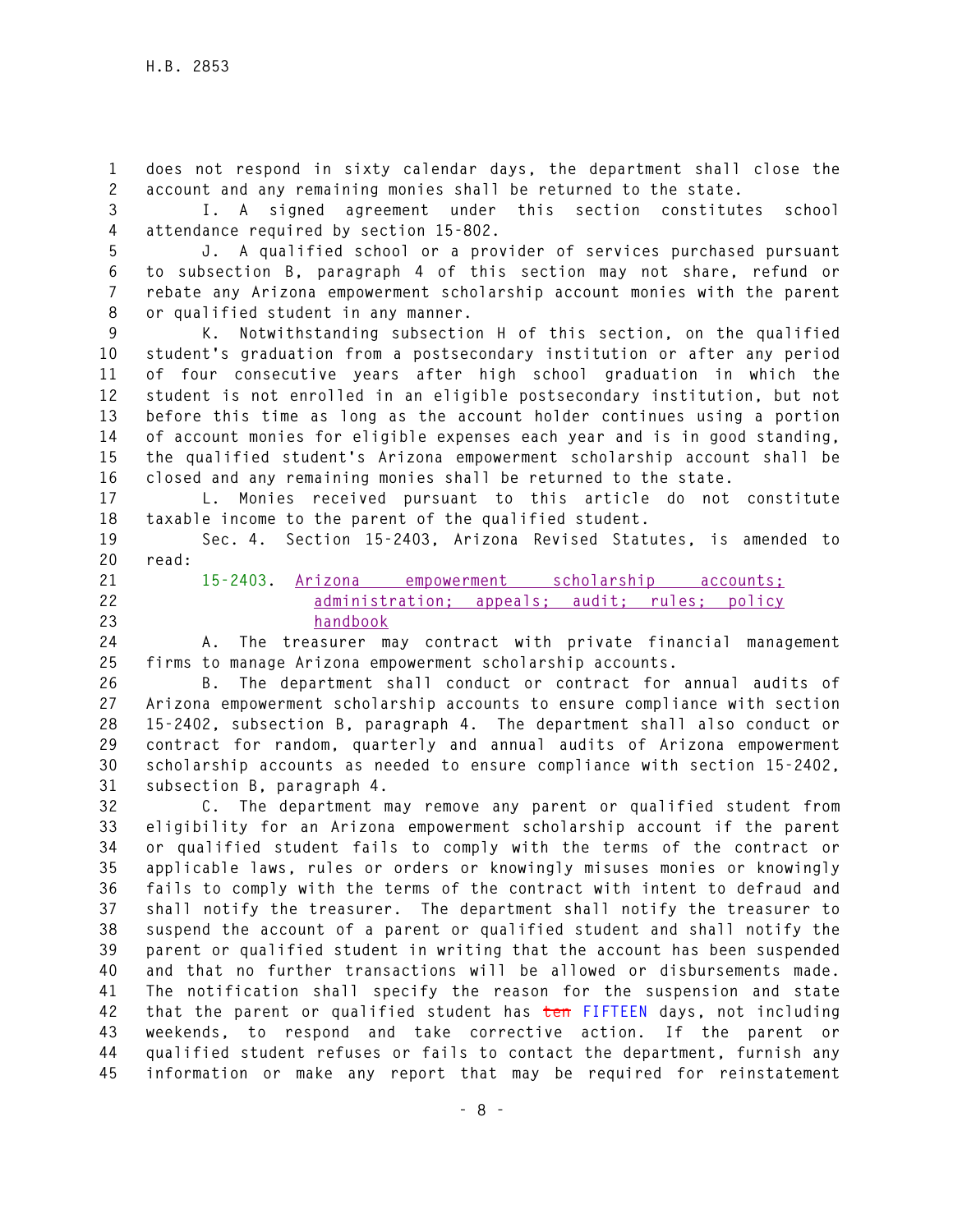**1 within the ten-day FIFTEEN-DAY period, the department may remove the 2 parent or qualified student pursuant to this subsection.** 

**3 D. A parent may appeal to the state board of education any 4 administrative decision the department makes pursuant to this article, 5 including determinations of allowable expenses, removal from the program 6 or enrollment eligibility. The department shall notify the parent in 7 writing that the parent may appeal any administrative decision under this 8 article and the process by which the parent may appeal at the same time 9 the department notifies the parent of an administrative decision under 10 this article. The state board of education shall establish an appeals 11 process, and the department shall post this information on the 12 department's website in the same location as the policy handbook developed**  13 pursuant to subsection  $\frac{1}{\sqrt{2}}$  K of this section.

**14 E. A PARENT MAY REPRESENT HIMSELF OR HERSELF OR DESIGNATE A 15 REPRESENTATIVE, NOT NECESSARILY AN ATTORNEY, BEFORE ANY APPEALS HEARING 16 HELD PURSUANT TO THIS SECTION. ANY SUCH DESIGNATED REPRESENTATIVE WHO IS 17 NOT AN ATTORNEY ADMITTED TO PRACTICE MAY NOT CHARGE FOR ANY SERVICES 18 RENDERED IN CONNECTION WITH SUCH A HEARING. THE FACT THAT A 19 REPRESENTATIVE PARTICIPATED IN THE HEARING OR ASSISTED THE ACCOUNT HOLDER 20 IS NOT GROUNDS FOR REVERSING ANY ADMINISTRATIVE DECISION OR ORDER IF THE 21 EVIDENCE SUPPORTING THE DECISION OR ORDER IS SUBSTANTIAL, RELIABLE AND 22 PROBATIVE.** 

**23 E. F. The state board of education may refer cases of substantial 24 misuse of monies to the attorney general for the purpose of collection or 25 for the purpose of a criminal investigation if the state board of 26 education obtains evidence of fraudulent use of an account.** 

**27 F. G. The department shall make quarterly transfers of the amount 28 calculated pursuant to section 15-2402, subsection C to the treasurer for 29 deposit in the Arizona empowerment scholarship account of each qualified 30 student, except the department may make transfers according to another 31 transfer schedule if the department determines a transfer schedule other 32 than quarterly transfers is necessary to operate the Arizona empowerment 33 scholarship account.** 

**34 G. H. The department shall accept applications between July 1 and 35 June 30 of each year. The department shall enroll and issue an award 36 letter to eligible applicants within thirty days after receipt of a 37 completed application and all required documentation. On or before May 30 38 of each year, the department shall furnish to the joint legislative budget 39 committee an estimate of the amount required to fund Arizona empowerment 40 scholarship accounts for the following fiscal year. The department shall 41 include in its budget request for the following fiscal year the amount 42 estimated pursuant to section 15-2402, subsection C for each qualified 43 student.**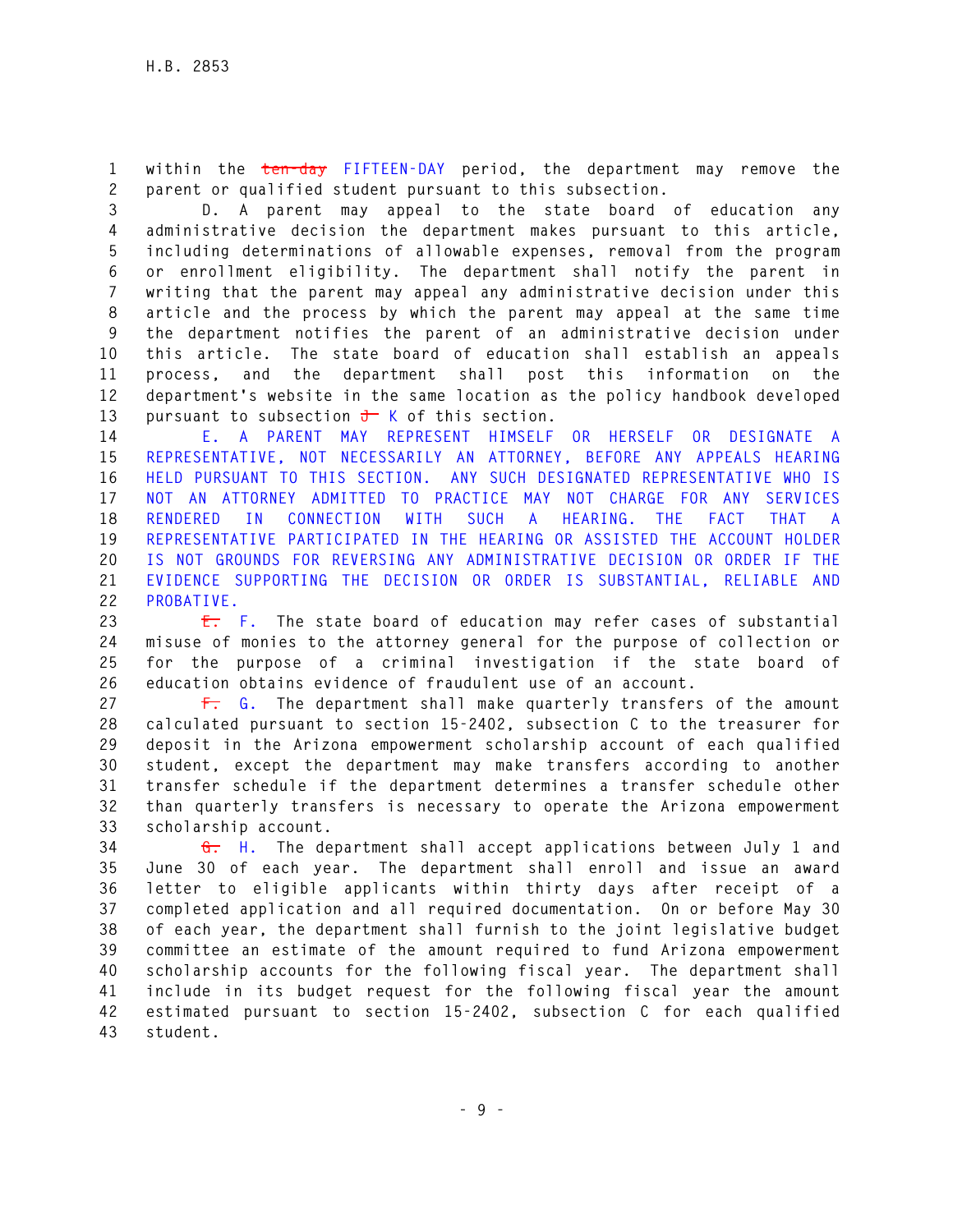**1 H. I. The state board of education may adopt rules and policies 2 necessary to administer Arizona empowerment scholarship accounts, 3 including rules and policies:** 

**4 1. For establishing an appeals process pursuant to subsection D of 5 this section.** 

**6 2. For conducting or contracting for examinations of the use of 7 account monies.** 

**8 3. For conducting or contracting for random, quarterly and annual 9 reviews of accounts.** 

**10 4. For establishing or contracting for the establishment of an 11 online anonymous fraud reporting service.** 

**12 5. For establishing an anonymous telephone hotline for fraud 13 reporting.** 

**14 6. That require a surety bond or insurance for account holders.** 

**15 I. J. The department shall contract with an independent third 16 party for the purposes of determining whether a qualified student is 17 eligible to receive educational therapies or services pursuant to section 18 15-2402, subsection B, paragraph 4, subdivision (c). IF DURING ANY PERIOD 19 ON OR AFTER JANUARY 1, 2023 THE DEPARTMENT FAILS TO ENSURE THAT A CONTRACT 20 WITH AN INDEPENDENT THIRD PARTY IS IN EFFECT, DURING THAT PERIOD:** 

**21 1. THE COUNTY SCHOOL SUPERINTENDENT OF EACH COUNTY MAY APPROVE A 22 LIST OF INDEPENDENT THIRD PARTIES WITHIN THE COUNTY WHOSE EVALUATION MAY 23 BE USED TO DETERMINE WHETHER A STUDENT WHO RESIDES WITHIN THE COUNTY IS 24 ELIGIBLE TO RECEIVE EDUCATIONAL THERAPIES OR SERVICES PURSUANT TO SECTION 25 15-2402, SUBSECTION B, PARAGRAPH 4, SUBDIVISION (c).** 

**26 2. IF THE COUNTY SCHOOL SUPERINTENDENT OF A COUNTY DOES NOT PROVIDE 27 A LIST OF APPROVED INDEPENDENT THIRD PARTIES WITHIN NINETY DAYS AFTER THE 28 BEGINNING OF ANY PERIOD DURING WHICH THE DEPARTMENT DOES NOT HAVE A 29 CONTRACT WITH AN INDEPENDENT THIRD PARTY IN EFFECT AS DESCRIBED IN THIS 30 SUBSECTION, THE PARENT OF A STUDENT WHO RESIDES WITHIN THE COUNTY HAS THE 31 RIGHT TO OBTAIN AN INDEPENDENT EDUCATIONAL EVALUATION FROM A QUALIFIED 32 EXAMINER TO DETERMINE WHETHER THE STUDENT IS ELIGIBLE TO RECEIVE 33 EDUCATIONAL THERAPIES OR SERVICES PURSUANT TO SECTION 15-2402, 34 SUBSECTION B, PARAGRAPH 4, SUBDIVISION (c). THE EXPENSE FOR AN 35 EDUCATIONAL EVALUATION UNDERTAKEN PURSUANT TO THIS PARAGRAPH SHALL BE 36 PROVIDED BY THE SCHOOL DISTRICT WITHIN WHICH THE STUDENT RESIDES AND THAT 37 SERVES THE GRADE LEVEL OF THE STUDENT. FOR THE PURPOSES OF THIS 38 PARAGRAPH, "QUALIFIED EXAMINER" MEANS A LICENSED PHYSICIAN, PSYCHIATRIST 39 OR PSYCHOLOGIST.** 

**40 J. K. On or before July 1 of each year, the department shall 41 develop an applicant and participant handbook that includes information 42 relating to policies and processes of Arizona empowerment scholarship 43 accounts. The policy handbook shall comply with the rules adopted by the 44 state board of education pursuant to this section. The department shall 45 post the handbook on its website.**